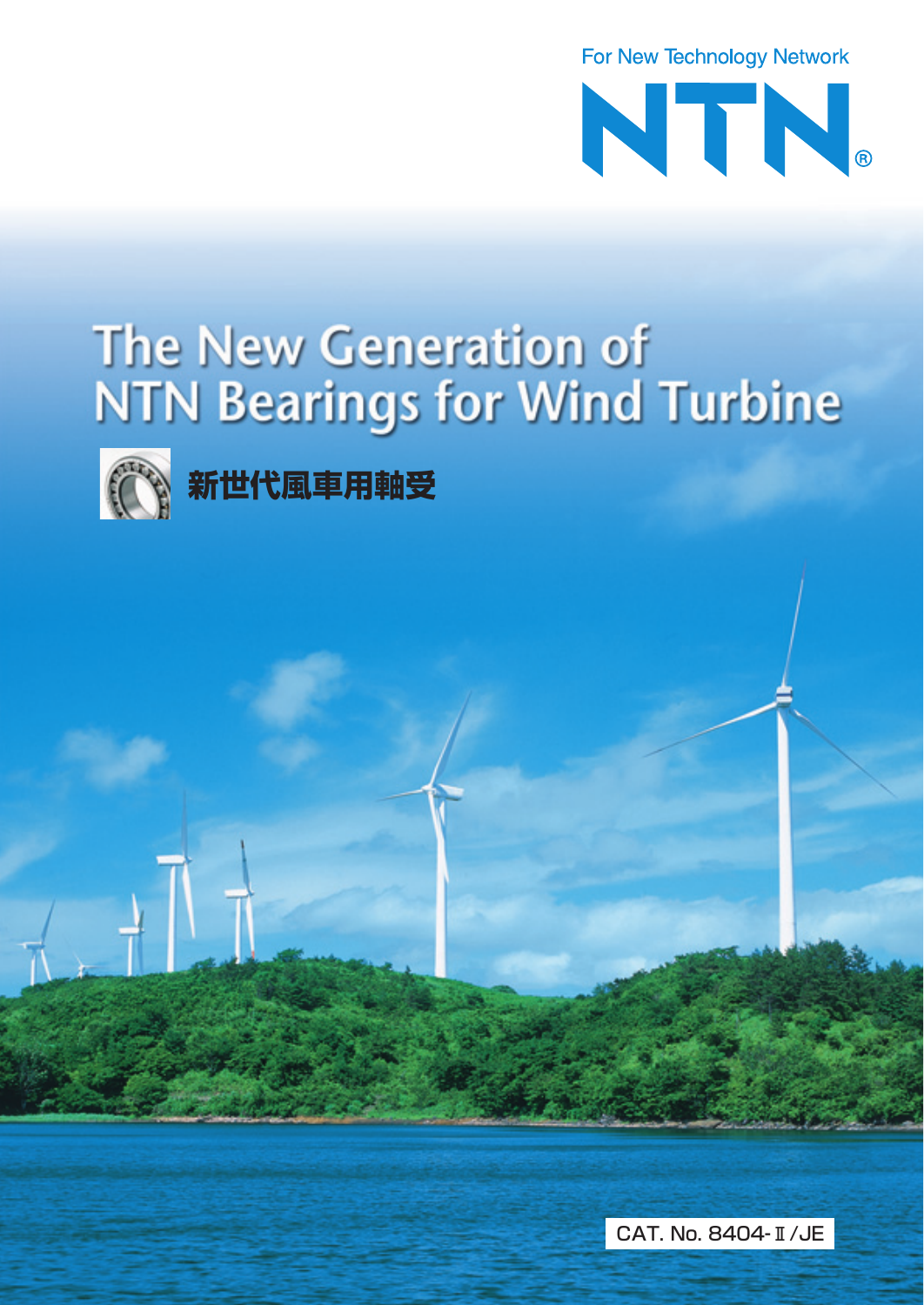## *Technology for earth-friendly Technology for earth-friendly recyclable green energy recyclable green energy*

### 地球に優しい再生可能エネルギー 地球に優しい再生可能エネルギー

Wind turbine technology continues to progress for increased efficiency, reliability and longer service life of equipment. Innovative bearing designs from **NTN** are instrumental in these improvements and spreading the use of wind technology for electrical power generation. Our products are built with three concepts in mind: harmony with natural environments, improved energy conservation, and contribution to international society.

**風力発電に関わる技術は、不断の進化を続けています。**

**NTNは「自然環境との調和」「エネルギー(地球温暖化)問題の解決」「国際社会への貢献」を実現するために商品の提供 を通じて、地球に優しい風力発電機の普及に役立つよう要素技術の創造に取り組んでいます。**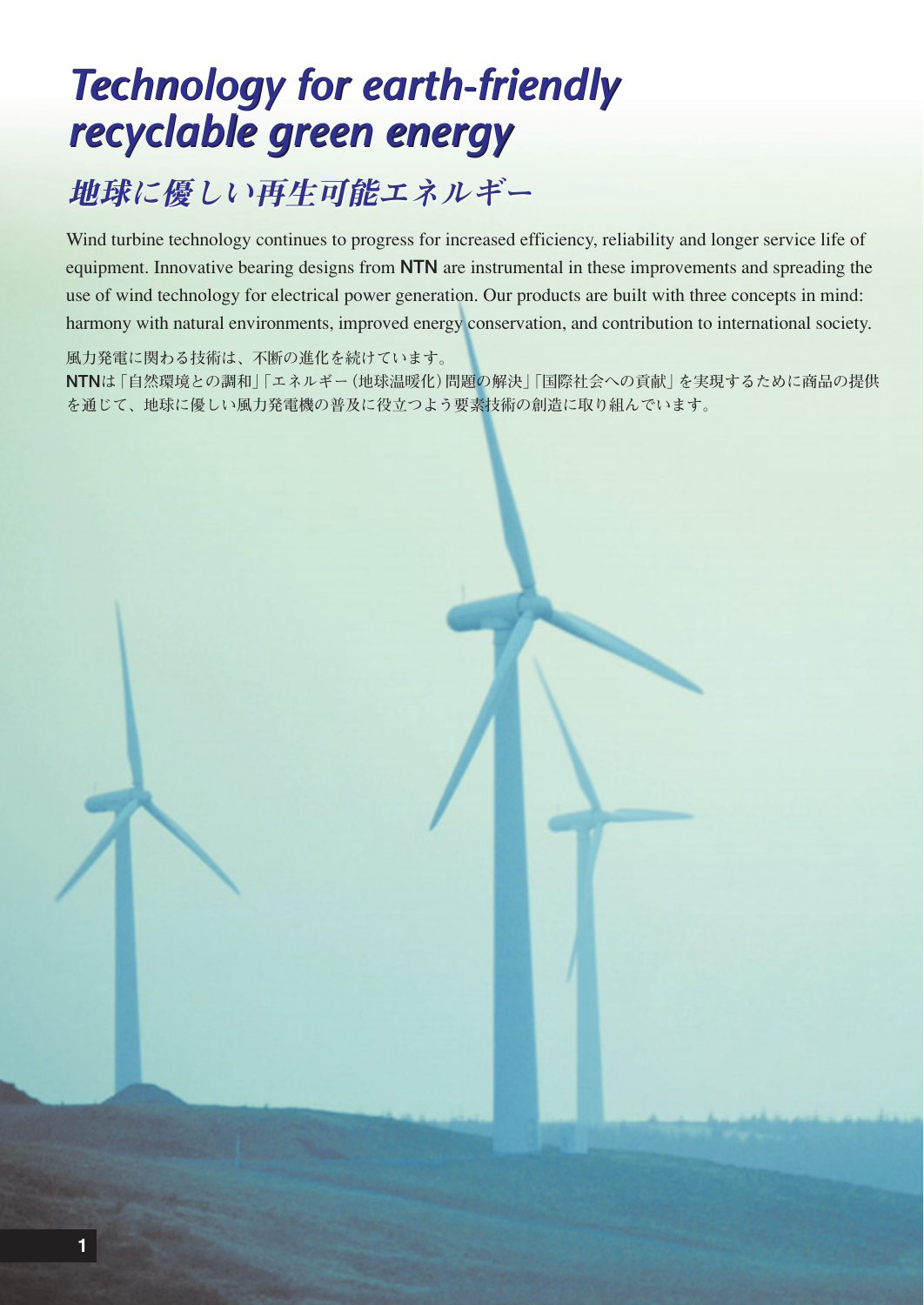



**NTN** obtained ISO 14001 certification, the international standard of the environmental management system. 当社は環境マネジメントシステムの国際規格であるISO 14001の認証

を取得しました。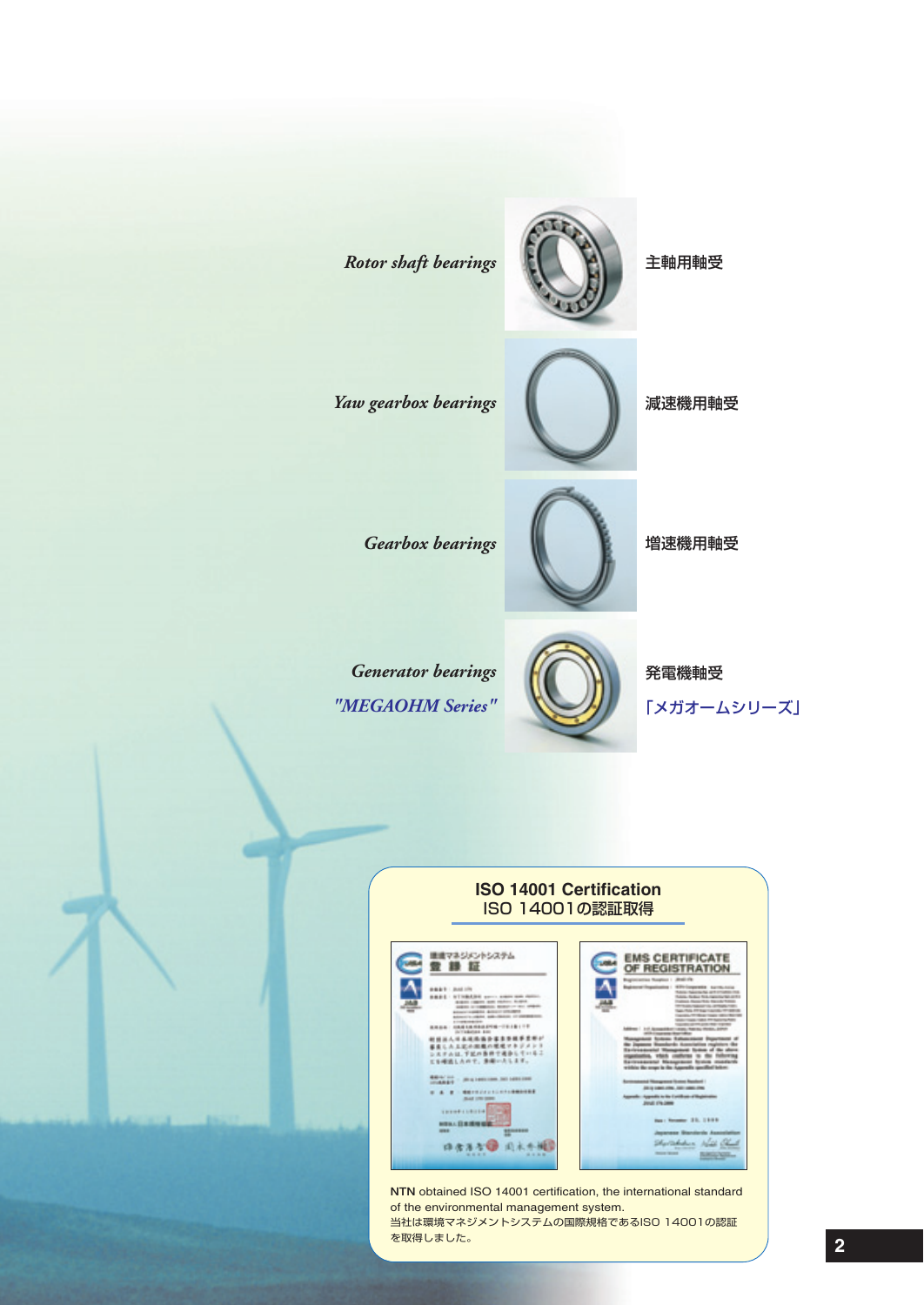### *The new generation of NTN bearings possess higher*  長寿命で信頼性の高いNTN新世代軸受

## **NACELLE**

### **Rotor shaft 主軸**

#### 温度上昇が低い軸受

The rotor shaft bearings run at much lower operating temperatures.



**Spherical Roller Bearings for Main Shaft** 主軸用自動調心ころ軸受

#### **Yaw gearbox 減速機**

新設計:高荷重、繰り返しに強い軸受 New design: The yaw gearbox bearings are designed for higher capacity to endure repetitive loading.





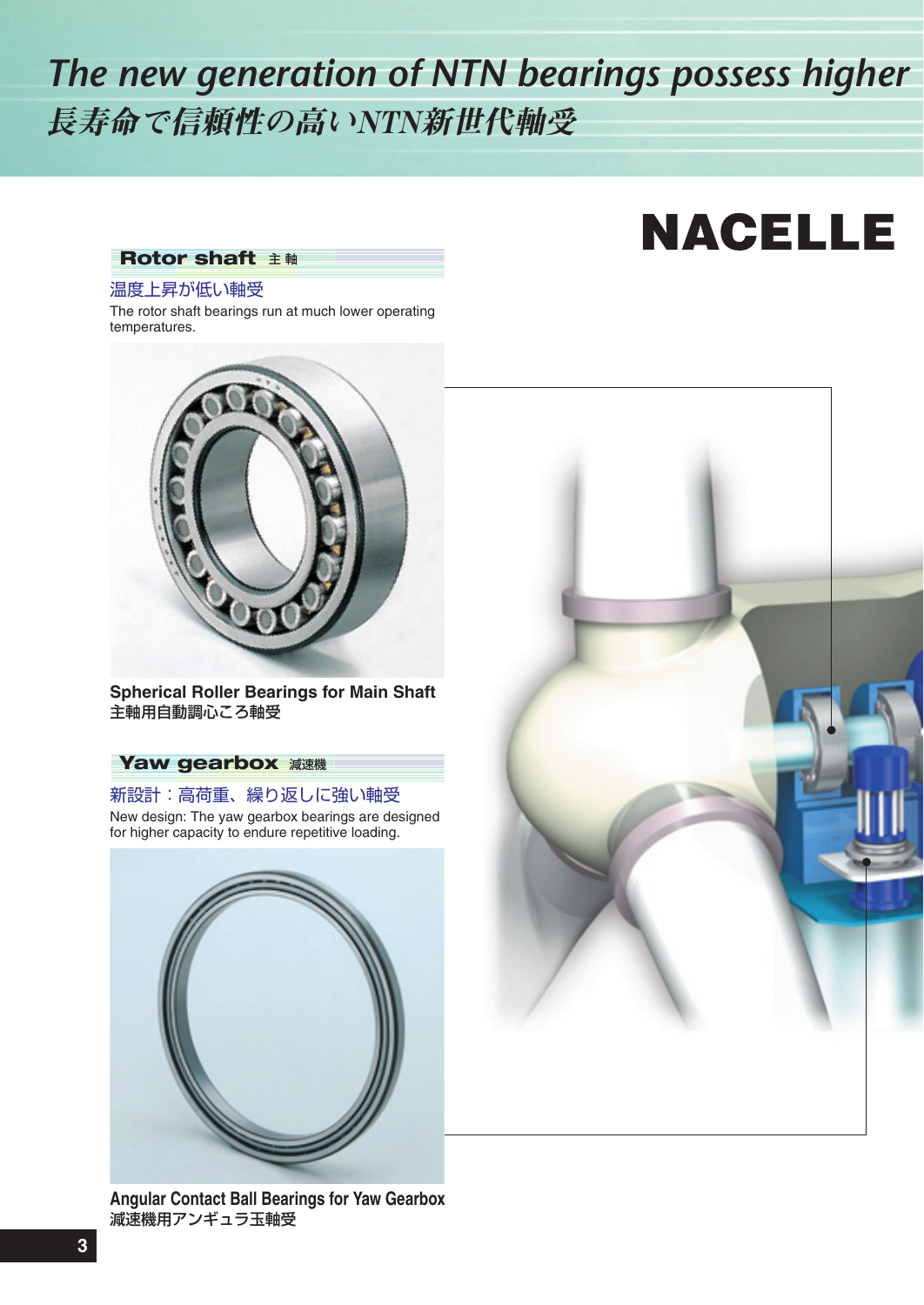### *levels of reliability and long service life*

ナセル



#### **Gearbox** 増速機

#### 新設計:高剛性、滑りの少ない軸受

New design: The gearbox bearings offer higher rigidity and lower friction through reduced rolling element slippage.



**Cylindrical Roller Bearings for Gearbox** 増速機用円筒ころ軸受

#### **Generator 発電機**

新開発:高い絶縁能力 Newly-developed technique: The generator bearings are well insulated against electrical currents.



**Insulated Bearings for Generator** 発電機用絶縁軸受 **"MEGAOHM Series"** メガオームシリーズ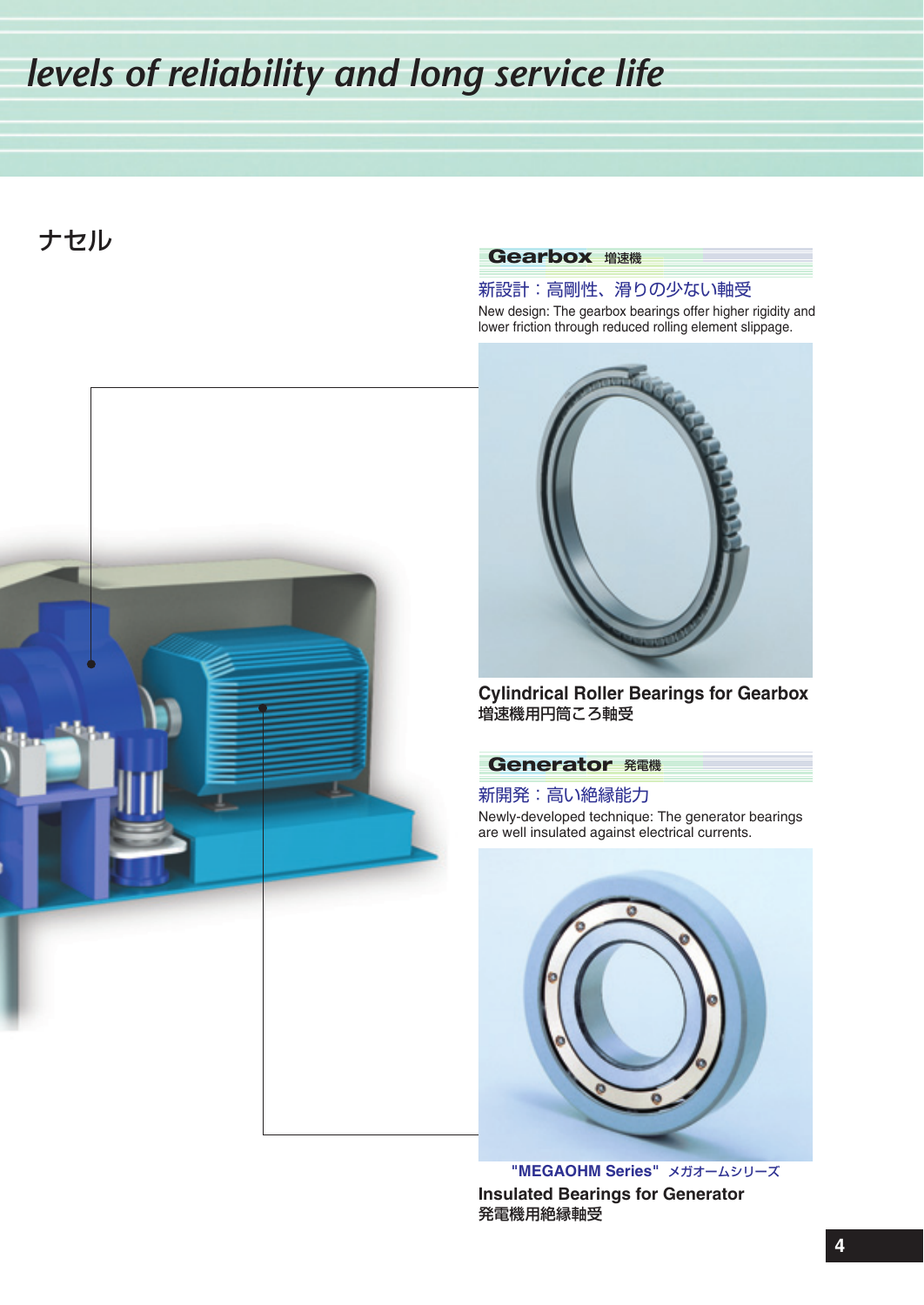## **BEARINGS CHARACTERISTICS**

#### **Rotor shaft bearings** 主軸用軸受



#### **Recommended Bearing Type**

Spherical roller bearings, Double row tapered roller bearings, Cylindrical roller bearings

#### **Advantage of NTN Bearings**

Rotor shaft bearings maintain excellent temperature stability by minimizing roller skew under variable load and speed conditions present in wind turbine applications.

- **1. Improved torque stability**
- **2. Reduced fretting corrosion**
- **3. Higher reliability and longer service life**

#### NTN推奨軸受

自動調心ころ軸受、複列円すいころ軸受、円筒ころ軸受が用いられます。

#### NTN軸受の特長

常に変動する風によって軸受の荷重と回転速度が変動する。このような変動状態でもころのスキュー やチルトが少なく安定したころの動きにより温度上昇が低い軸受。

- 1. 安定したトルク性能
- 2. 耐フレッティング性能が良好
- 3. 長寿命で信頼性が高い軸受

#### **Bearings for yaw gearbox** 減速機用軸受

#### **Recommended Bearing Type**

Angular contact ball bearings, Tapered roller bearings, Needle roller bearings



#### **Advantage of NTN Bearings**

The yaw gearbox bearings are designed for higher capacity to endure repetitive loading.

- **1. Higher bearing capacity**
- **2. Higher bearing rigidity**
- **3. Compact design**

#### NTN推奨軸受

アンギュラ玉軸受、円すいころ軸受、ニードル軸受等が用いられます。

#### NTN軸受の特長

- ヨー駆動用やピッチ駆動用軸受は、耐高荷重と繰り返し運転に強い設計を実現。
- 1. 高負荷容量の軸受
- 2. 高剛性軸受
- 3. コンパクトな設計